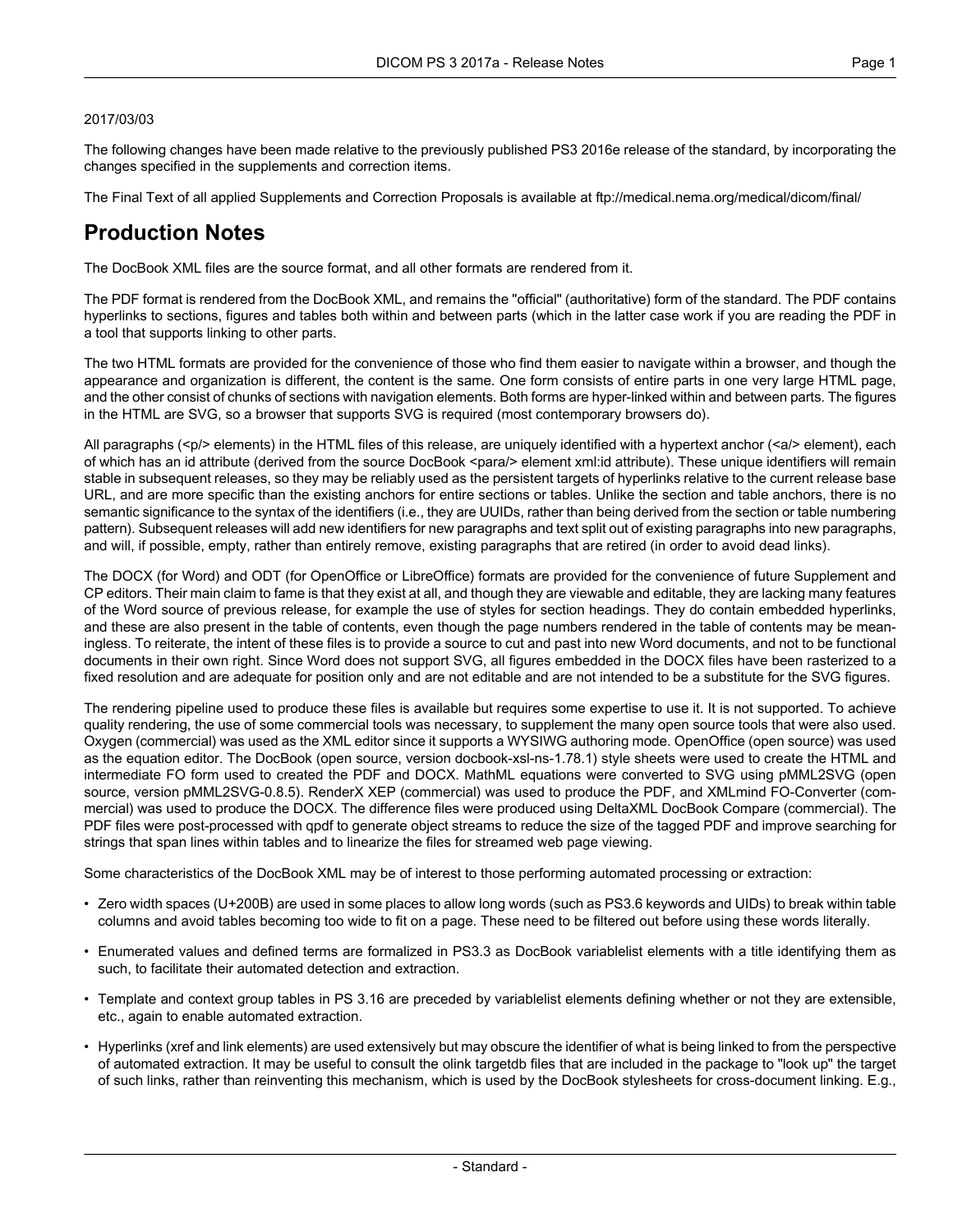one can look up "sect\_TID\_300" in "output/html/targetdb/PS3\_16\_target.db" to determine that it has a "number" of "TID 300" and a "ttl" of "Measurement", etc.

# **Changes to Parts**

### **General Changes**

•

## **PS3.1**

• CP [1620](#page-3-0)

#### **PS3.2**

- Correct I.4.2.2.2 section heading.
- Hyperlink code sequence tuples to internal or external definitions.

## **PS3.3**

- Correct VR of View Orientation Modifier, Component Type Code Sequence to SQ and name of View Orientation Modifier Code Sequence (were wrong in Sup 131).
- Hyperlink code sequence tuples to internal or external definitions.
- Add notes about long and equivalent codes used in examples not being in SNOMED subset and/or INT release.
- Add Horizontal Field of View back in to Ophthalmic Photography Acquisition Parameters Module (was incorrectly omitted in 2011 when factoring out Ophthalmic Acquisition Parameters Macro per Sup 110).
- Make name of (0018,1272) consistent with PS3.6 by including "Calculation"
- Change order of some lists of Enumerated Values to work around defect in XFC Word/ODT renderer that causes auto-detection as numbered list that changes the numeric values (e.g., 1, 0 or 1, 3 changes to 1, 2 in Word output)
- Change all uses of "sent" to be more specific, e.g., "present" in conditions, "encoded" for values, "transmitted" or "delivered" where appropriate.
- Correctly nest attributes within Stored Value Color Range Sequence
- Include LINEAR\_EXACT in Defined Terms as should have been done for CP 1264
- Correct indentation of invoked Code Sequence Macro for Transformation Method Code Sequence in Table C.8.17.12-1.
- Correct indentation of invoked Person Identification Macro for Intended Recipients of Results Identification Sequence in Table C.4- 11.
- Correct included macro to Table C.7.1.4-1 in Table C.2-2 per CP 1457.
- CP [1455](#page-3-1) and factor out IEC 60601-2-63 as reference
- CP [1600](#page-3-2)
- CP [1619](#page-3-3)

#### **PS3.4**

• Hyperlink code sequence tuples to internal or external definitions.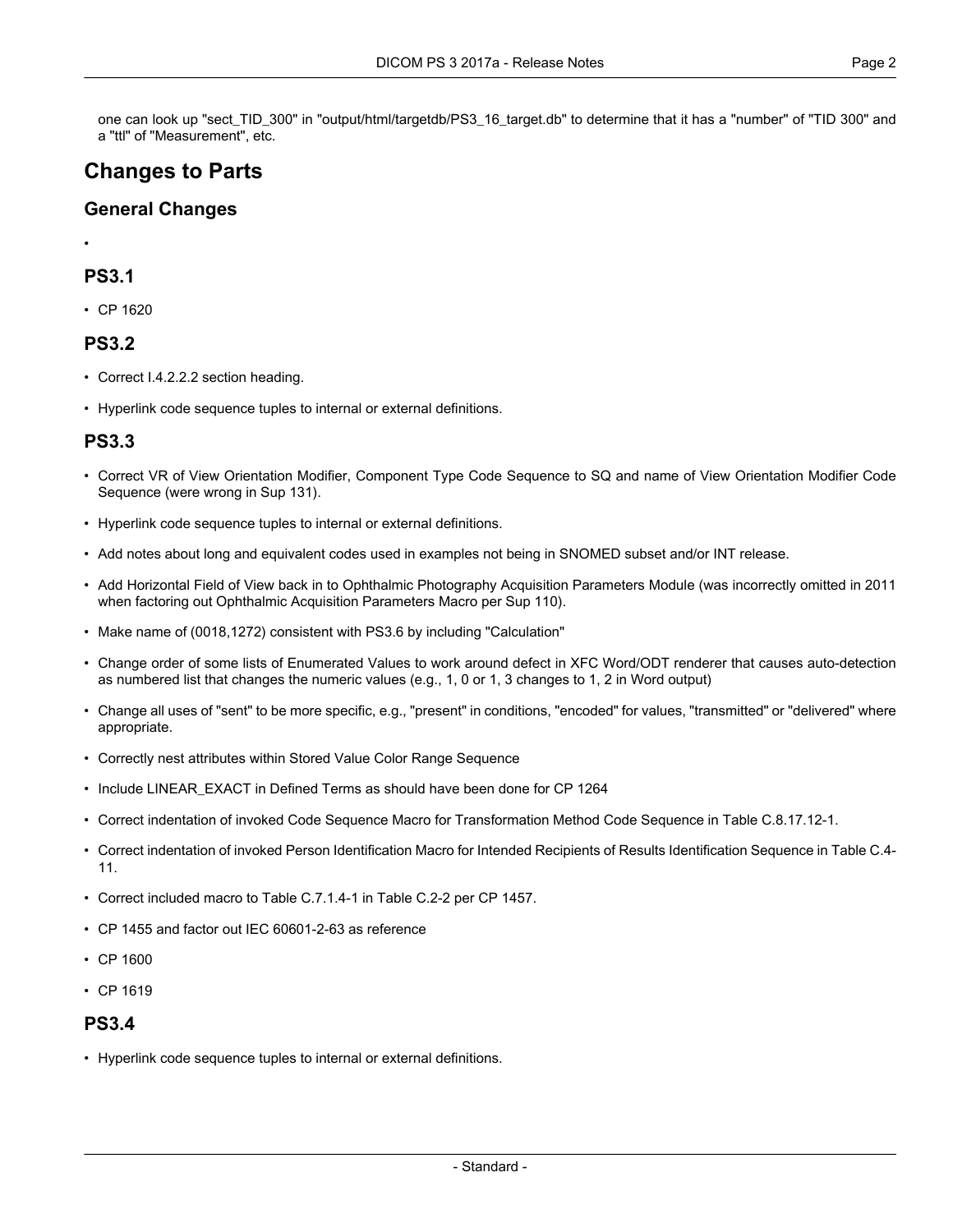## **PS3.5**

- Make use of image versus video compression consistent in section titles and text.
- CP [1624](#page-3-4)

### **PS3.6**

• Correct VR of View Orientation Modifier, Component Type Code Sequence to SQ and name of View Orientation Modifier Code Sequence (were wrong in Sup 131).

• CP [1619](#page-3-3)

#### **PS3.7**

•

## **PS3.8**

•

## **PS3.10**

• Clean up attribute names and abbreviations in example Table A.1-1.

#### **PS3.11**

•

## **PS3.12**

•

## **PS3.14**

•

## **PS3.15**

- Hyperlink code sequence tuples to internal or external definitions.
- CP [1641](#page-3-5)

## **PS3.16**

- Remove page numbers from DCM code references in echo context groups.
- Use shorter code meaning in note in CID 616 Anesthesia Maintenance Code Type to match table.
- Add UMLS codes to CID 3724 Smoking History and hyperlinks to external lexicons.
- Hyperlink code sequence tuples to internal or external definitions.
- Change UMLS mapping for (T-D8000, SRT, "Upper limb") from C0016555 "Forelimb" to C1140618 "Upper Extremity"
- Change UMLS mapping for (T-D9200, SRT, "Knee") from C1456798 "Stiffle joint" to C0022742 "Knee"
- Correct code meaning for UCUM dynes to dyn.
- Correct reference to TID 5204 Wall Motion Analysis in Figure A-10b.